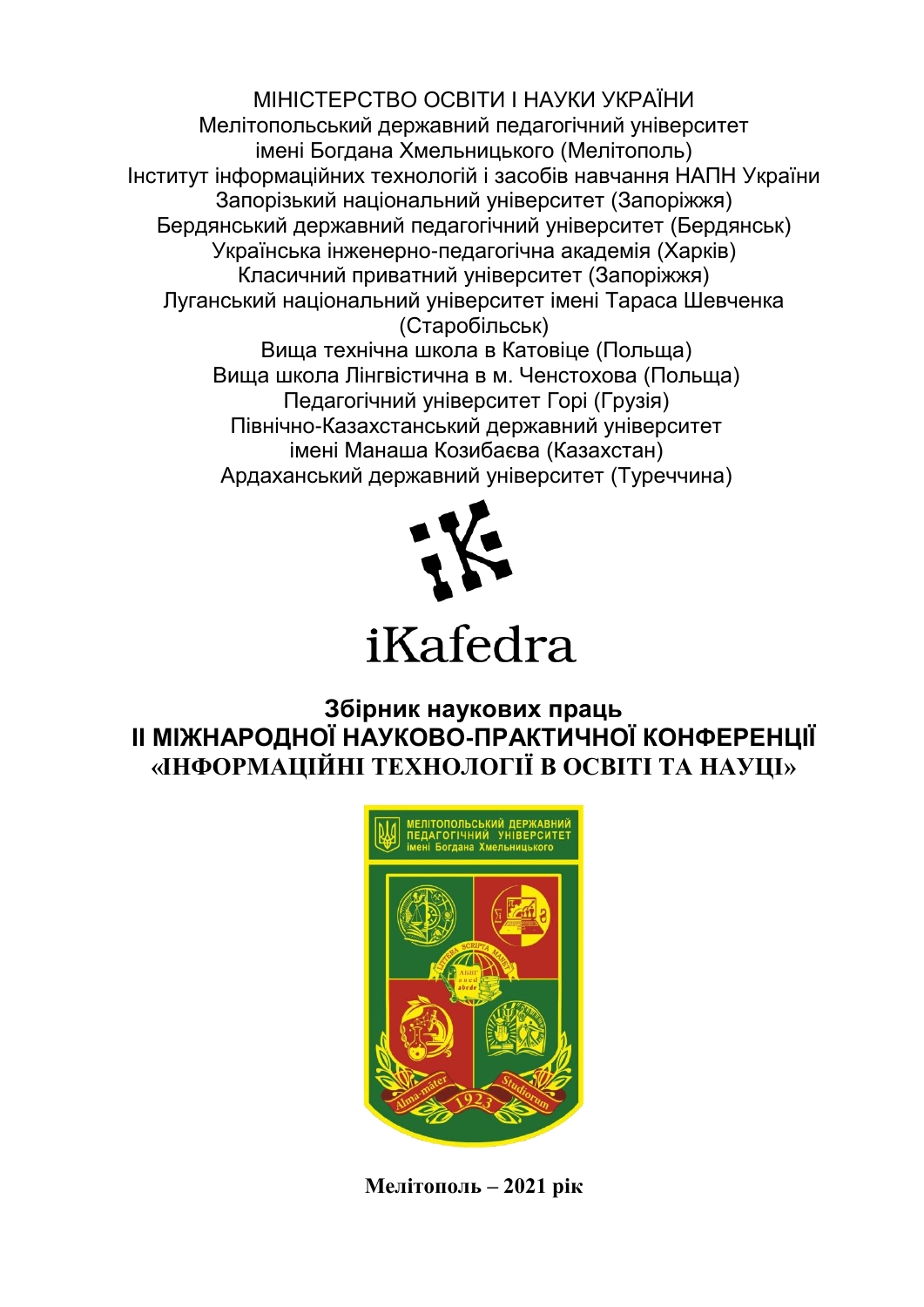#### **УДК 37+001:004(062.552)7 І74**

Рекомендовано до друку Вченою радою Мелітопольського державного педагогічного університету імені Богдана Хмельницького (протокол № 17 від 02.06.2021 р.)

#### **Редакційна колегія:**

Осадчий В.В. – доктор педагогічних наук, професор, голова редакційної колегії; Спірін О.М. – доктор педагогічних наук, професор, членкореспондент НАПН України; Гоменюк С.І. – доктор технічних наук, професор; Горбатюк Р.М. – доктор педагогічних наук, професор; Коваль Т.І. – доктор педагогічних наук, професор Лазарєв М.І. – доктор педагогічних наук, професор; Мачинська Н.І. – доктор педагогічних наук, доцент; Меняйленко О.С. – доктор технічних наук, професор; Сущенко А.В. – доктор педагогічних наук, професор; Хоменко В.Г. – доктор педагогічних наук, професор.

**І74 Інформаційні технології в освіті та науці**: Збірник наукових праць. Випуск 12. Мелітополь: ФОП Однорог Т.В., 2021. 204 с.

До збірника ввійшли матеріали, присвячені актуальним проблемам, що пов'язані із сучасним станом, перспективами розвитку, а також упровадженням та використанням інформаційних технологій у навчальний процес, наукові дослідження та економічну сферу.

Збірник буде корисним науково-педагогічним працівникам, аспірантам та студентам.

> **УДК 37+001:004(062.552)7** © Автори публікацій, 2021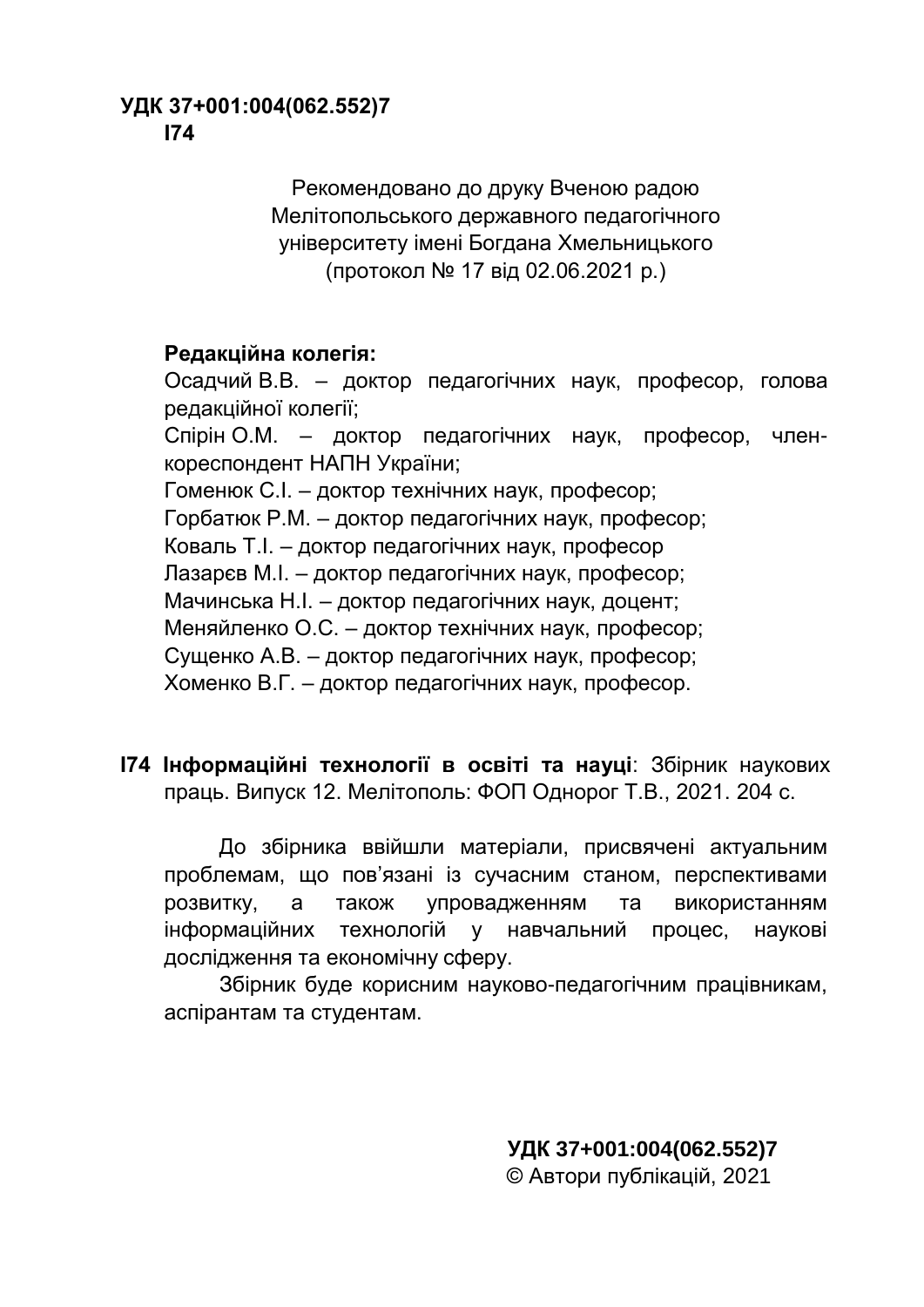# **ЗМІСТ**

|                                                          | 9  |
|----------------------------------------------------------|----|
| Olena V. Semenikhina, Volodymyr V. Proshkin              |    |
| THE MAIN PROBLEMS OF USING COMPUTER                      |    |
| <b>MATHEMATICAL TOOLS IN UNIVERSITY EDUCATION</b>        |    |
| Абрамова Оксана Віталіївна, Терещук Андрій Іванович,     | 12 |
| Горбань Анна Юріївна                                     |    |
| ОСОБЛИВОСТІ ЗАСТОСУВАННЯ НЕСТАНДАРТНИХ УРОКІВ            |    |
| У ОСВІТНЬОМУ ПРОЦЕСІ                                     |    |
| Артюхова Олена Валеріївна                                | 15 |
| ВИКОРИСТАННЯ ТЕХНОЛОГІЙ ВІРТУАЛЬНОЇ ТА                   |    |
| ДОПОВНЕНОЇ РЕАЛЬНОСТЕЙ: НОВЕ СЛОВО У                     |    |
| ДОСЛІДНИЦЬКІЙ ДІЯЛЬНОСТІ СУЧАСНИХ ДОШКІЛЬНИКІВ           |    |
| Береговий Андрій Володимирович                           | 19 |
| РОЗРОБКА МОБІЛЬНОГО ДОДАТКУ «MYSCHOOL» НА БАЗІ           |    |
| ОПЕРАЦІЙНОЇ СИСТЕМИ ANDROID                              |    |
| Береговий Олександр Володимирович                        | 21 |
| РОЗРОБКА НЕЙРОННОЇ МЕРЕЖІ ДЛЯ НАПИСАННЯ                  |    |
| ВІДГУКІВ НА РЕЗУЛЬТАТИ ОНЛАЙН-ТЕСТІВ                     |    |
| Білецька Марина Валентинівна, Сопіна Ярослава Вікторовна | 24 |
| МУЗИЧНИЙ РОЗВИТОК МОЛОДШИХ ШКОЛЯРІВ ЗАСОБАМИ             |    |
| МУЛЬТИМЕДІЙНИХ ТЕХНОЛОГІЙ                                |    |
| Будакова Вікторія Сергіївна                              | 27 |
| ВИКОРИСТАННЯ ІКТ ПРИ ДОСЛІДЖЕННІ ЕКОМОРФІЧНОГО           |    |
| АСПЕКТУ ПРОСТОРОВОЇ ОРГАНІЗАЦІЇ ҐРУНТОВОЇ                |    |
| МАКРОФАУНИ ЗЕЛЕНИХ НАСАДЖЕНЬ ЗАГАЛЬНОГО                  |    |
| <b>КОРИСТУВАННЯ</b>                                      |    |
| Винокурова Світлана Володимирівна                        | 30 |
| МОЖЛИВОСТІ ВИКОРИСТАННЯ ДАНИХ ДИСТАНЦІЙНОГО              |    |
| ЗОНДУВАННЯ ЗЕМЛІ ДЛЯ ОЦІНКИ СТАНУ ГНІЗДОВИХ              |    |
| <b>БІОТОПІВ ПТАХІВ</b>                                   |    |
|                                                          |    |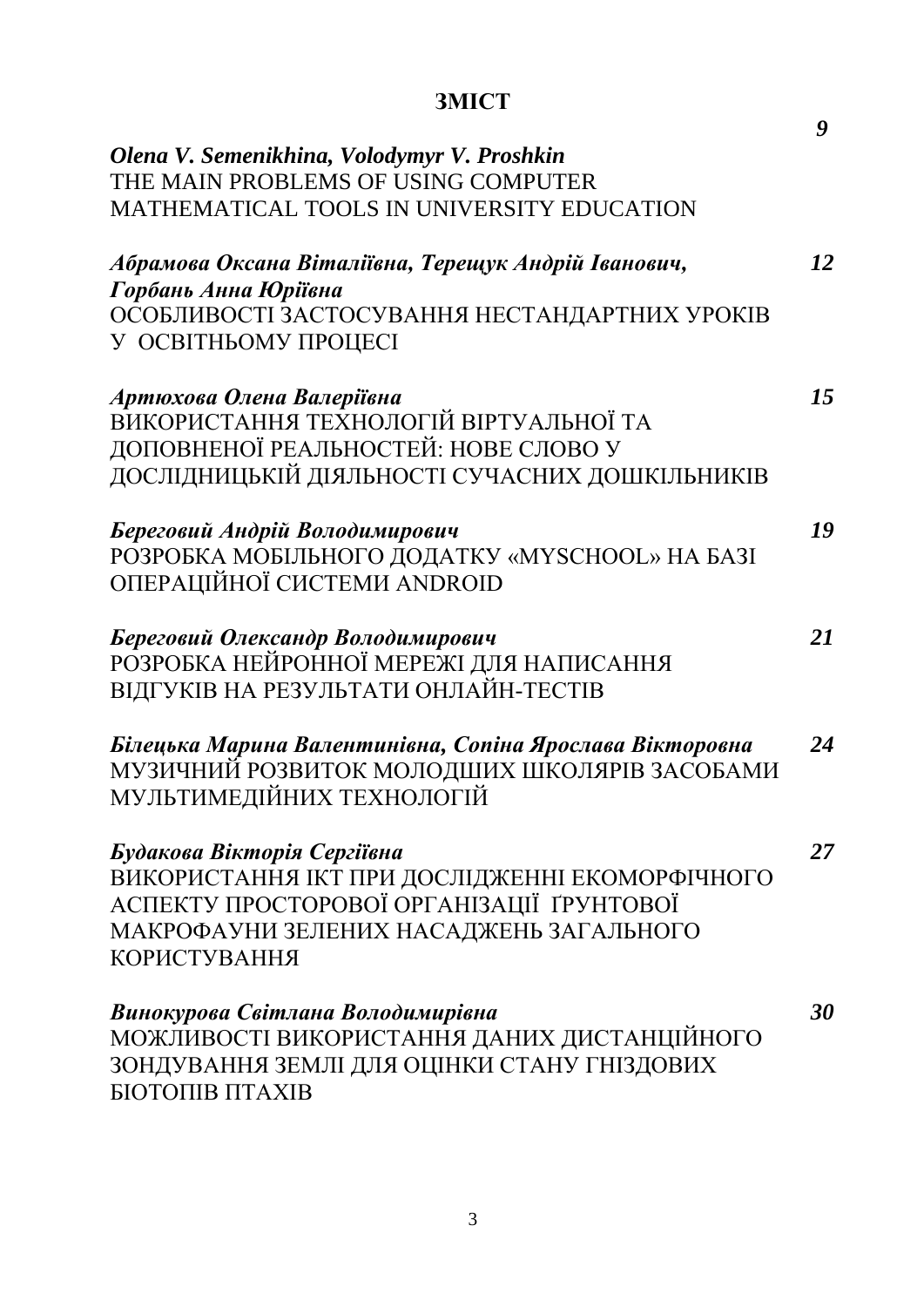### **THE MAIN PROBLEMS OF USING COMPUTER MATHEMATICAL TOOLS IN UNIVERSITY EDUCATION**

#### *Olena V. Semenikhina*

*doctor of pedagogical sciences, сhair of the department of computer science Makarenko Sumy State Pedagogical University, Ukraine Volodymyr V. Proshkin doctor of pedagogical sciences, professor of department computer science and mathematics, Borys Grinchenko Kyiv University, Ukraine*

*Annotation*. The most urgent problems faced by mathematics teachers in their professional activities are highlighted. Prospects for further research in the direction of developing methods for using computer mathematical tools in a research-based learning environment are presented.

*Keywords*: computer mathematical tools; dynamic geometry software; computer algebra system; pre-service teacher of mathematics; pre-service teacher of computer science; university education.

The professionalism of a modern teacher is not only their competence in various fields of mathematical knowledge and computer science, their high qualifications, which are the key to successful work. Teachers of computer science and mathematics are required not only to use traditional forms and methods of education but also innovative ones, related in particular to digital technologies. Considering that a significant content of education at the University of computer science and mathematics teachers is occupied by mathematical disciplines, the problem of training teachers for the use of specialized software deserves attention.

In our opinion, this problem can be considered along the following line: finding out the problems faced by math teachers in their professional activities, even if they are familiar with specialized mathematical software.

The results of an expert survey provided the following list of problems which mathematics and computer science teachers face or may face when using the second type of specialized software.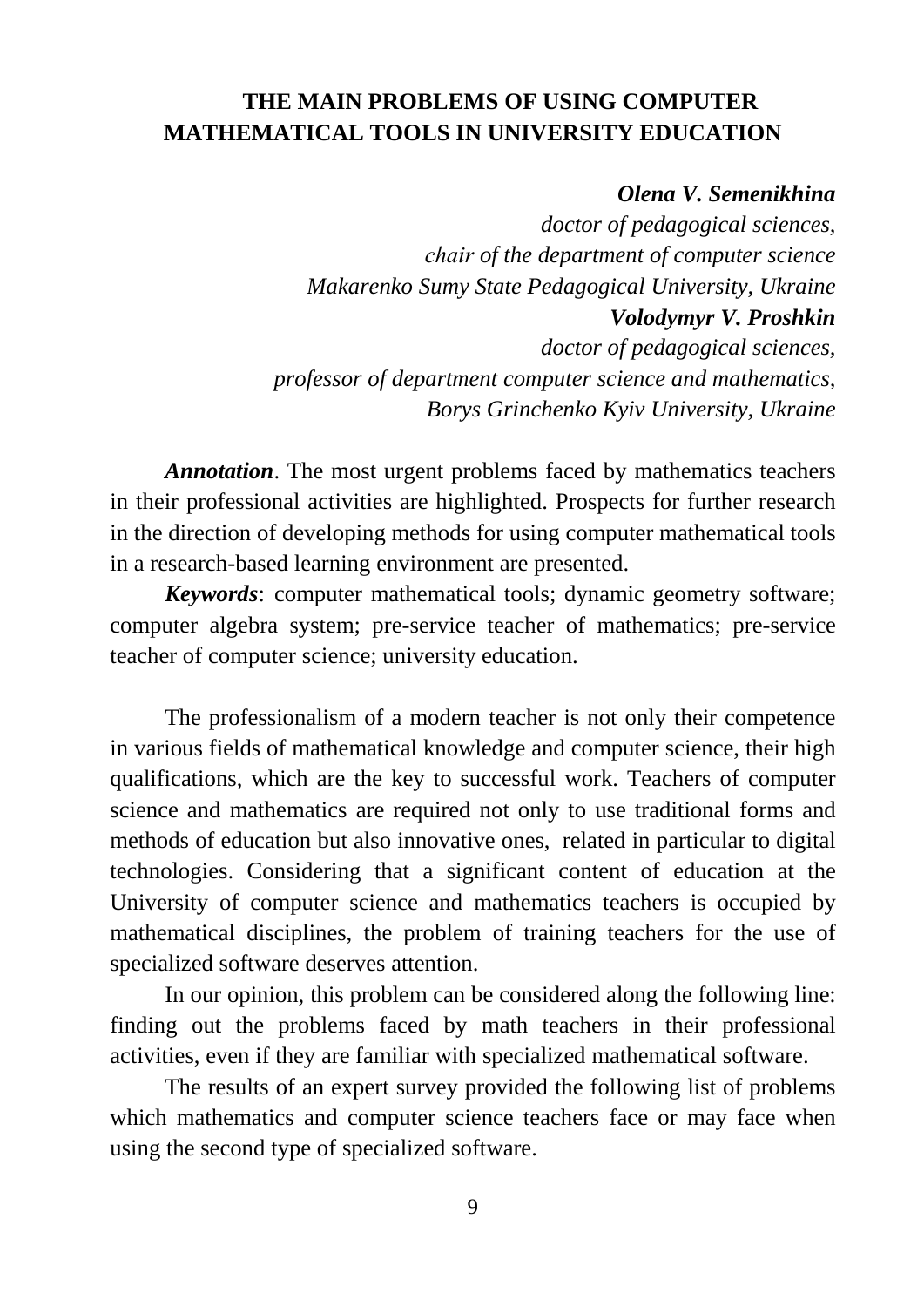1. The use of DGS requires *rethinking of forms and methods of training by a teacher*. The traditional solution to the problem from the textbook with the help of software is not always advisable. As an example, problems for the transformation of expressions require an understanding of formulas, geometric problems for proof require additional initial training, a large number of tasks involves simply practicing a particular skill (counting, simplifying, calculating). At the same time, if the teacher plans to involve a computer, it is worth using tasks that provide some research without reference to specific data numbers.

Thus, the study of the sine theorem may not be conducted through direct proof of this theorem, but rather through the empirical study of the sides and angles of a triangle: "In a triangle opposite a smaller angle lies always a smaller side, etc." Pupils should record the results of twenty studies for each type of triangle (equilateral, isosceles, versatile obtuse, versatile acute) and draw the appropriate conclusions. Empirical results must then be proved mathematically, but as practice shows, empirically obtained results are better mastered.

2. *The DGS use requires the search for non-standard and creative tasks.* This is because modern pedagogical theory and practice promote the development of the creative abilities of pupils, including the use of ICT. It is known that one of the components of creative thinking is intuition. It is the content of mathematical problems that determines its development. Scientists claim that solving problems best promotes the development of observation, the ability to apply visual thinking, and other faculties.

We have also noted that the realization of interdisciplinary connections contributes not only to the formation of skills to model objects of different nature but also to the better assimilation of the subject and increased knowledge of the subject. In particular, it is proposed to visualize molecules and atoms of substances, whose structure is subject to symmetry laws or to model the water movement in a garden hose under the influence of gravity.

3. *The problem of environment-rational choice.* Our observations have shown situations when the problem is solved using a computer tool which is not optimal. However, this problem is easy to solve when you already have experience with such tools and identify opportunities for their use in maths lessons. Thus, it is not always appropriate to involve the program *Gran3d* to solve stereometry problems, because its limited tools (creation of basic